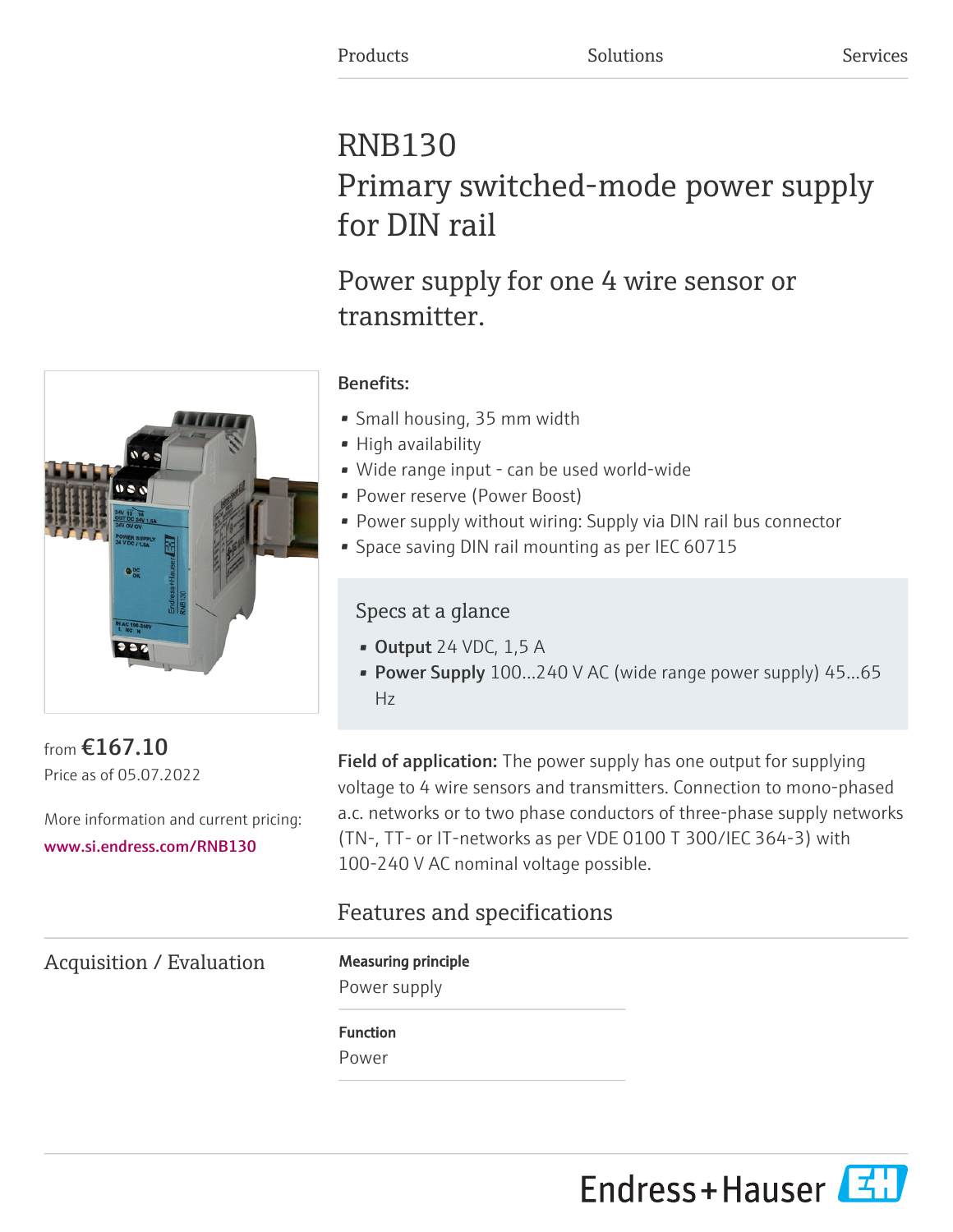#### Acquisition / Evaluation Output

24 VDC, 1,5 A

Auxiliary power supply / Loop power supply 85...250 V AC 45...65 Hz

Dimensions (wxhxd) 35 x 99 x 102.5 mm (1.39" x 3.9" x 4.04")

Operation

DIP switch

Power supplies & barrier Measuring principle

Power supply

Measuring principle Power supply

Function Power supply for one 4-wire sensor or transmitter

Loop power supply

24 V DC

Power Supply 100…240 V AC (wide range power supply) 45...65 Hz

Auxiliary power supply / Loop power supply

85...250 V AC 45...65 Hz